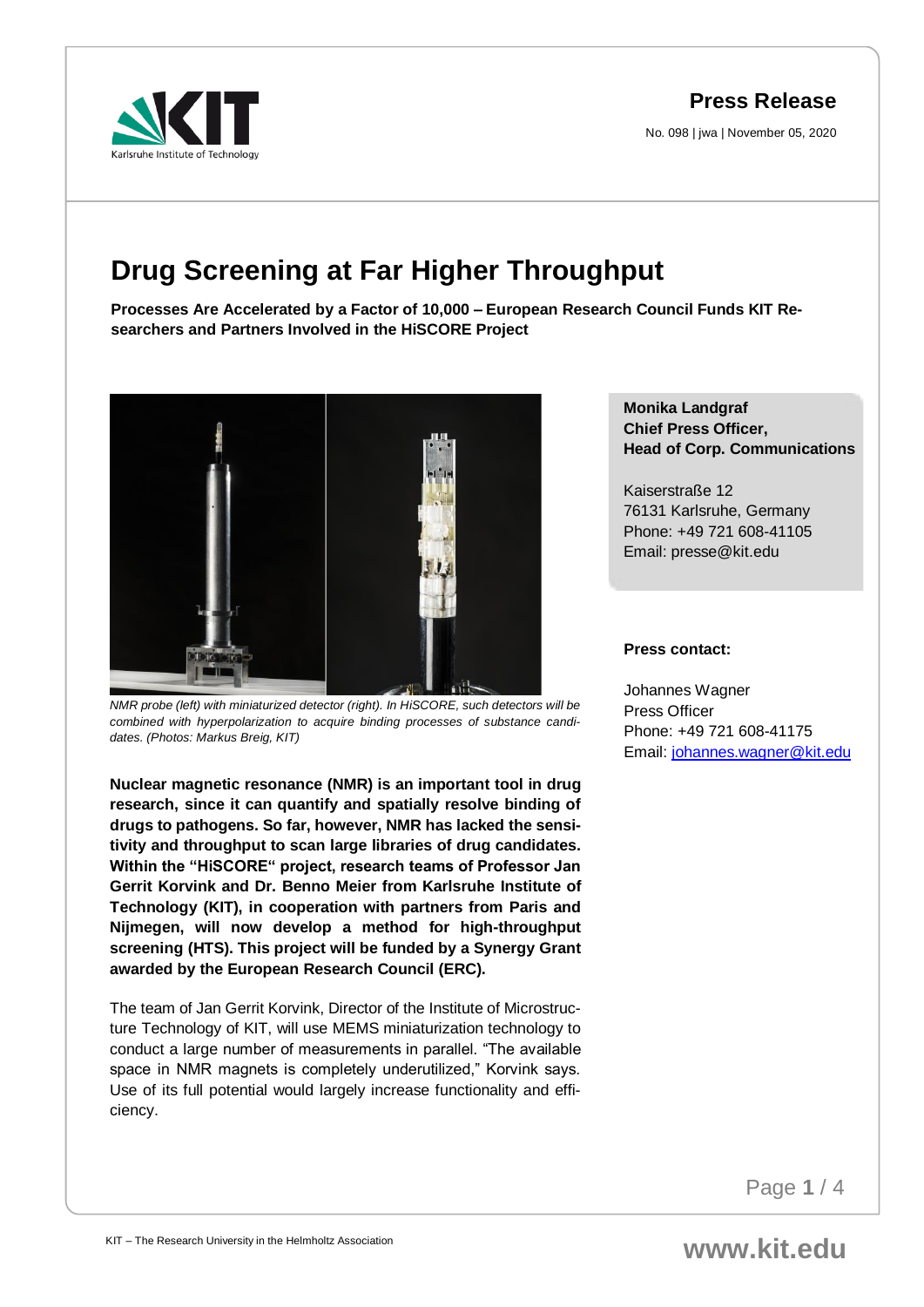**Press Release**





The teams of Benno Meier from KIT's Institute for Biological Interfaces and Professor Arno Kentgens from Radboud University in Nijmegen will develop methods for parallel orientation or polarization of nuclear spins in the samples. Nearly all spins contribute to the signal and signal intensity can be increased by up to four orders of magnitude compared to standard NMR experiments. It is also important to generate these hyperpolarized liquids at a sufficiently high rate. A boost in signal strength enables a significant reduction in sample size and required material. This reduction in sample size will pave the way towards parallelization.

In Paris, the team of Professor Geoffrey Bodenhausen will improve methods to quantitatively evaluate interactions between biomolecules and drug molecules. The HiSCORE team will be advised by Dr. Alvar Gossert, ETH Zurich, and Claudio Dalvit, Trieste, both experts in pharmaceutical drug screening.

#### **"HiSCORE" Will Highly Accelerate Process Steps**

At all sites, technical systems will be developed and experiments will be conducted in parallel, Korvink says. "Within this ambitious project, we will build a system that will be improved continuously by all partners. In the first steps, this will be a complex process, but further development steps will be greatly accelerated."

Conventional HTS methods are able to test up to one million substance candidates, but provide information of low dimensionality and poor quality. NMR provides very rich information, but with a low throughput and at high cost so far.

HiSCORE (Highly Informative Drug Screening by Overcoming NMR Restrictions) merges all most innovative branches in the field of NMR – hyperpolarization, microcoils, microfluidics, parallel acquisition, and machine learning – to tackle these pharmacological challenges. In this way, processes will be accelerated by a factor of 10,000. "Together, we will develop and test a number of technologies at the three sites Karlsruhe, Paris, and Nijmegen," says Benno Meier, "so that we can quickly identify and push the most promising strategies for the various biophysical assays that we want to implement."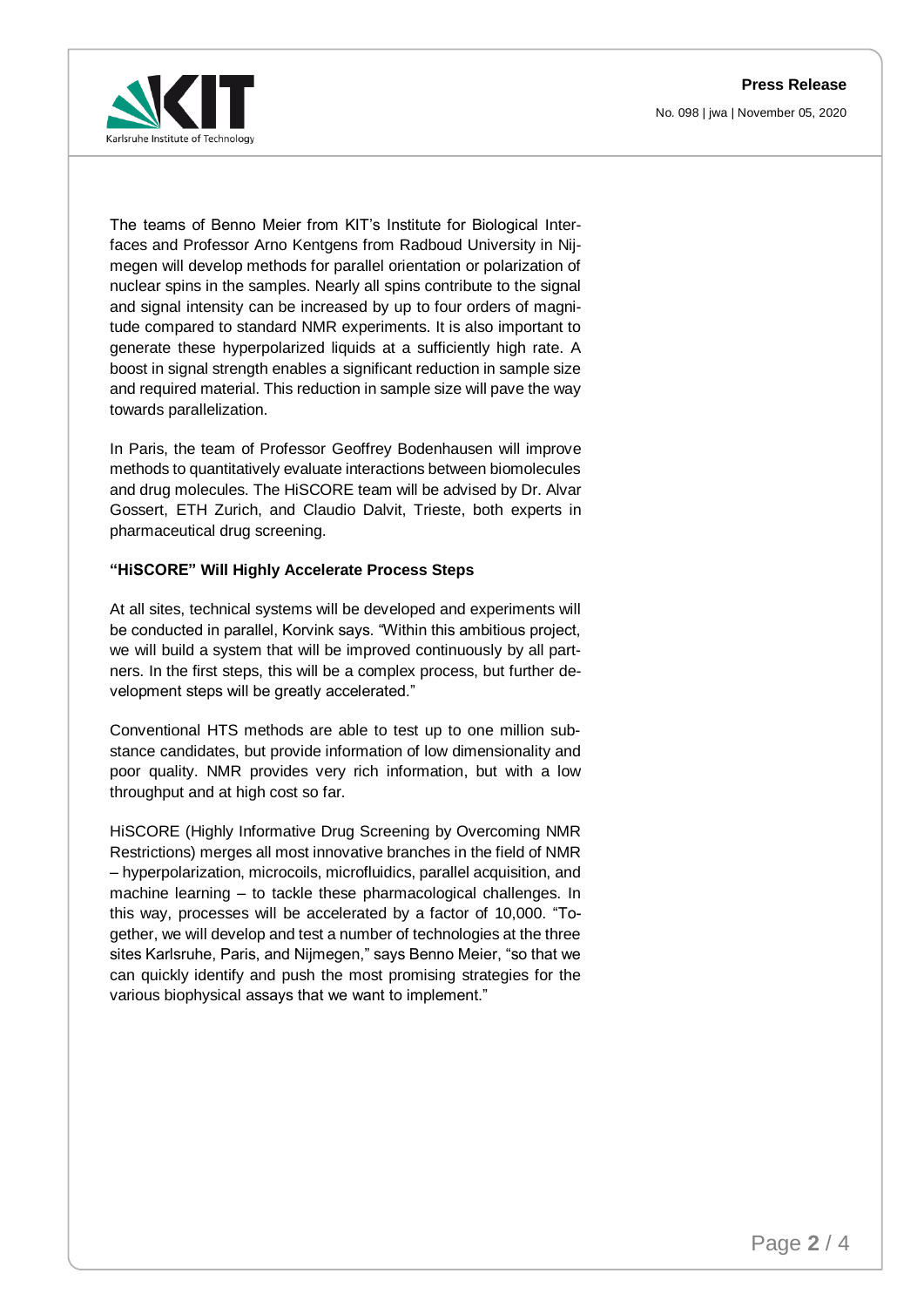

#### **About the Persons**

Professor Jan Gerrit Korvink received his M.Sc. degree in Mechanical Engineering from the University of Cape Town, South Africa, in 1987 and his PhD degree from ETH Zurich, Switzerland, in 1993. In 1997, he joined the University of Freiburg as Professor for Microsystems Engineering and co-directed the Freiburg Institute for Advanced Studies. In 2015, he joined KIT, where he heads the Institute of Microstructure Technology. He also is speaker of the Helmholtz Programme "Science and Technology of Nanosystems" and Principal Investigator of the 3D Matter Made to Order Cluster of Excellence. Korvink is author or co-author of more than 240 publications in the area of microsystems. He is founding editor of "Advanced Micro and Nanosystems" and co-founder of Voxalytic GmbH.

Benno Meier received his doctorate in physics from the University of Leipzig in 2012. Then, he joined the University of Southampton, UK, where he intensified research into magnetic resonance. In 2018, he was awarded an Early Career Fellowship by the Engineering and Physical Sciences Research Council UK. In 2019, he joined KIT's Institute for Biological Interfaces with a Helmholtz Young Investigators Group on hyperpolarized magnetic resonance. He is co-founder of Hyperspin Scientific UG.

#### **ERC Synergy Grants**

The European Research Council (ERC) awards Synergy Grants to groups of two to four principal investigators working together and bringing different skills to tackle ambitious research problems. Eligible are excellent young scientists as well as established active researchers with outstanding scientific achievements. The grant amounts to about EUR 14 million for a duration of six years. EUR 7.5 million will go to KIT.

To date, the ERC has funded more than 9500 cutting-edge researchers in various stages of their careers as well as more than 50,000 postdocs, doctoral researchers, and other research staff and teams.

As obvious from this year's call, competition is rather hard: More than 440 proposals were submitted, of which 34 projects were selected for a Synergy Grant.

KIT researchers have received 20 grants of the ERC so far: Ten Starting Grants for outstanding early-stage researchers, four Consolidated Grants for excellent researchers, whose independent teams are in the consolidation phase, five Advanced Grants for pioneer projects of



*Professor Jan Gerrit Korvink. (Photo: KIT)*



*Dr. Benno Meier (Photo: KIT)*